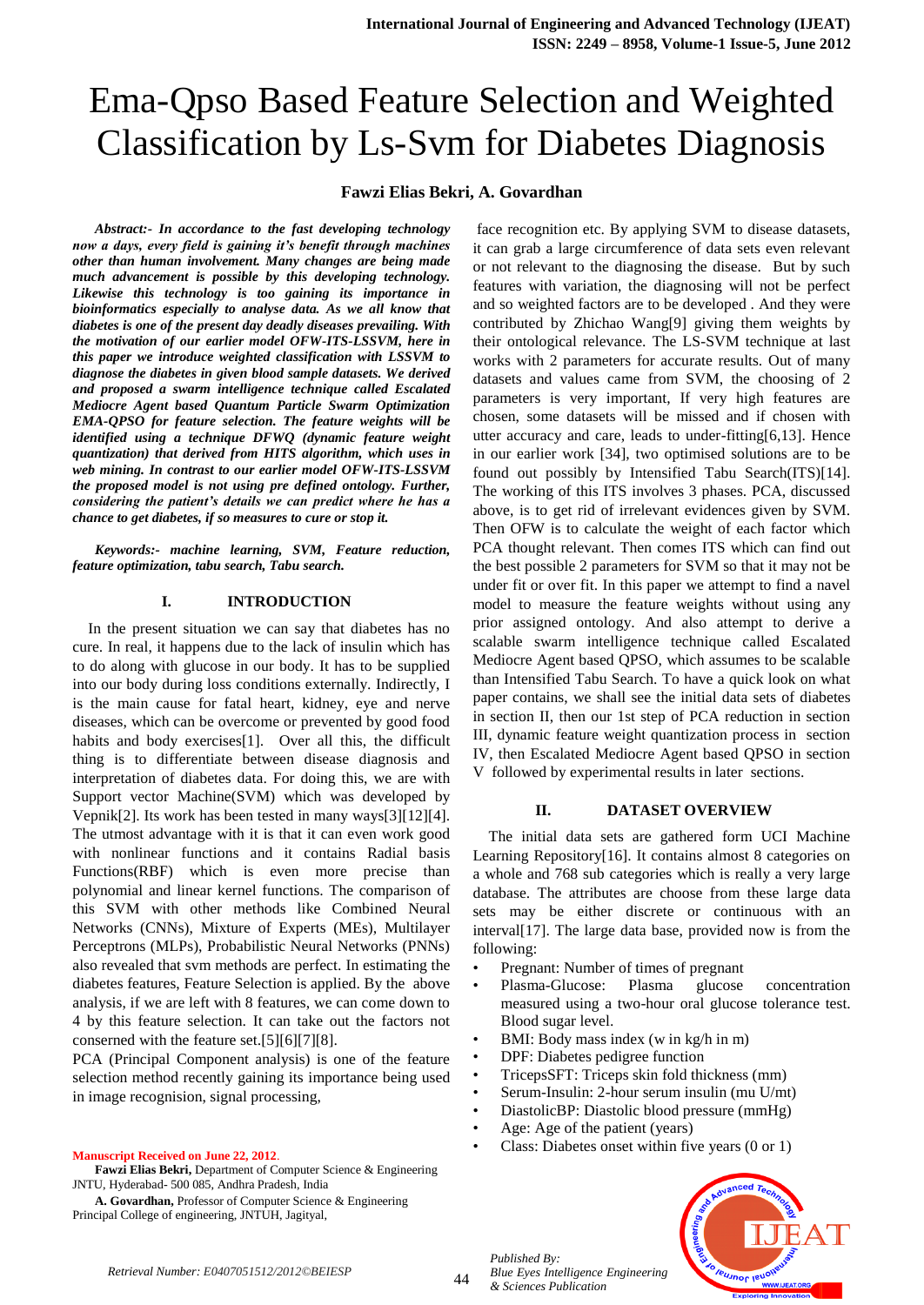# **III. FEATURE SELECTION**

The 1st method which runs for reducing the data base is feature selection. The complexity of data can be reduced so that we can be left eith less datasets and can be more precise. Then comes PCA helping the classification to happen further with the help of statistical measures. The simplification of data by PCA is as follows:

D n-dimension dataset.

M principle axes a1,a2,…. These are orthogonal axes… then, covariance matrix is:

$$
s = \left(\frac{1}{L}\right) \sum_{k=1}^{L} (x_k - p)^T (x_k - p) \ x_k \in D
$$
 (1)

Where  $m$  is the average of samples, and  $L$  is the number of samples. Therefore

$$
s v_k = \lambda_k v_k \quad k \in 1, \dots, n \ (2)
$$

Where  $\lambda_k$  is the  $k^{th}$  largest Eigen value of S. The M principal components of a given sample  $x_k \in D$  are given in the following

$$
q = [q_1, q_2, ..., q_n] = A^T x_k \quad A = [a_1, a_2, ..., a_n]: \quad (3)
$$

where  $q_1, q_2, \ldots, q_n$  are the principal components of  $x_k$ .

LS-SVM: Of all the paper, we discussed the key idea of using SVM brought up by Vapnik[2]which plays a main role in collecting the wide database for our problem. It also has its use in solving pattern recognition and classification problems. The methods present in SVM other than polynomial and linear are its greatest assets which made it to lead global models containing structural risk minimization principle[19]. Though SVM sounds easy due to its extended results, finding the solution is difficult and what all can do is to find sparse solutions. Its difficulty arises from finding nonlinear equations. So as a solution, Suykens and Vandewalle [20] introduced least-squares SVM which results out linear equations. For the new type of SVM also the further proceeding like PCA, OFW and its usage in quantification and classification are applicable and reported in some works[23,24].

In calculation of linear equation,  $(y=wx+b)$ , we use the 2 axes like regression $(x)$  and dependent variable  $(y)$ . And the best minimised cost function is

$$
Q = \frac{1}{2} w^T w + \frac{1}{2} \gamma \sum_{i=1}^N e_i^2
$$
 (3)

Subject to:  $y_i = w^T \phi(x_i) + b + e_i$  $i = 1,...,N$ (4)

The formula's two parts are weight decay the 1st to generalize weights and regression error of training data is the second, where as the parameter indicated by g is to be optimized by the user.

For a better generalization model, the most important criteria is the proper selection of features for the RBF kernel and polynomial kernel.

## **IV. FEATURE OPTIMIZATION ESCALATED MEDIOCRE AGENT BASED QPSO [EMA-QPSO]**

A new Swarm particle is used instead of least good swarm particle so as to obtain optimized QPSO. On putting a quadratic polynomial technique on best fit swarm particles a new equation is obtained, depending on which new particle is recognized. Replacement is possible if the new swarm particle obtained is better than the least good swarm particle and after each search lap the same procedure is followed.

The optimized QPSO is obtained using the following procedure:

Step 1: Begin the swarm.

Step 2: Calculate mbest

Step 3: Particles places should be updated.

Step 4: The fitness value of each particle is calculated.

Step 5: On comparing the current fitness value and the best fitness value (Pbest), whichever is better is considered.

Step 6: Update Pgbest (global best)

Step 7: A new particle is to be searched.

Step 8: On comparing the new particle with worst particle whichever is better is considered.

Step 9: Repeat step 2 till maximum iterations are obtained.

On using the below table the swarm particle can be obtained. The swarm particle can be found using the fallowing.

$$
\begin{aligned}\n t_i &= \sum_{k=1}^3 p_i^2 - q_i^2 \cdot \frac{s}{f(r)} \\
p &= a, q = b, r = c \text{ for } k = 1; \\
p &= b, q = c, r = a \text{ for } k = 2; \\
p &= c, q = a, r = b \text{ for } k = 3\n \end{aligned}
$$
\n
$$
t_1 = \sum_{k=1}^3 p_i - q_i \cdot \frac{s}{f(r)} \quad\n \begin{aligned}\n p &= a, q = b, r = c \text{ for } k = 1; \\
p &= a, q = b, r = c \text{ for } k = 1; \\
p &= b, q = c, r = a \text{ for } k = 2; \\
p &= c, q = a, r = b \text{ for } k = 3\n \end{aligned}
$$
\n
$$
\sum_{k=1}^3 \sum_{j=1}^3 p_j \cdot \frac{q_j}{t_1} \cdot \frac{q_j}{t_2} \cdot \frac{q_j}{t_3} \cdot \frac{q_j}{t_1} \cdot \frac{q_j}{t_3} \cdot \frac{q_j}{t_1} \cdot \frac{q_j}{t_3} \cdot \frac{q_j}{t_1} \cdot \frac{q_j}{t_3} \cdot \frac{q_j}{t_3} \cdot \frac{q_j}{t_3} \cdot \frac{q_j}{t_3} \cdot \frac{q_j}{t_3} \cdot \frac{q_j}{t_3} \cdot \frac{q_j}{t_3} \cdot \frac{q_j}{t_3} \cdot \frac{q_j}{t_3} \cdot \frac{q_j}{t_3} \cdot \frac{q_j}{t_3} \cdot \frac{q_j}{t_3} \cdot \frac{q_j}{t_3} \cdot \frac{q_j}{t_3} \cdot \frac{q_j}{t_3} \cdot \frac{q_j}{t_3} \cdot \frac{q_j}{t_3} \cdot \frac{q_j}{t_3} \cdot \frac{q_j}{t_3} \cdot \frac{q_j}{t_3} \cdot \frac{q_j}{t_3} \cdot \frac{q_j}{t_3} \cdot \frac{q_j}{t_3} \cdot \frac{q_j}{t_3} \cdot \frac{q_j}{t_3} \cdot \frac{q_j}{t_3} \cdot \frac{q_j}{t_3} \cdot \frac{q_j}{t_3} \cdot \frac{q_j}{t_3} \cdot \frac{q_j}{t_3} \cdot \frac{q_j}{
$$

Where 'a' is considered as best fit swarm particle, 'b' and  $\lambda$ <sup>'</sup>c' are considered as randomly selected swarm particles  $\lambda$ <sup>'</sup>

is considered as new swarm particle.*<u>EUJNOL IENO</u>* 

*Retrieval Number: E0407051512/2012©BEIESP*

*Published By:*

*& Sciences Publication*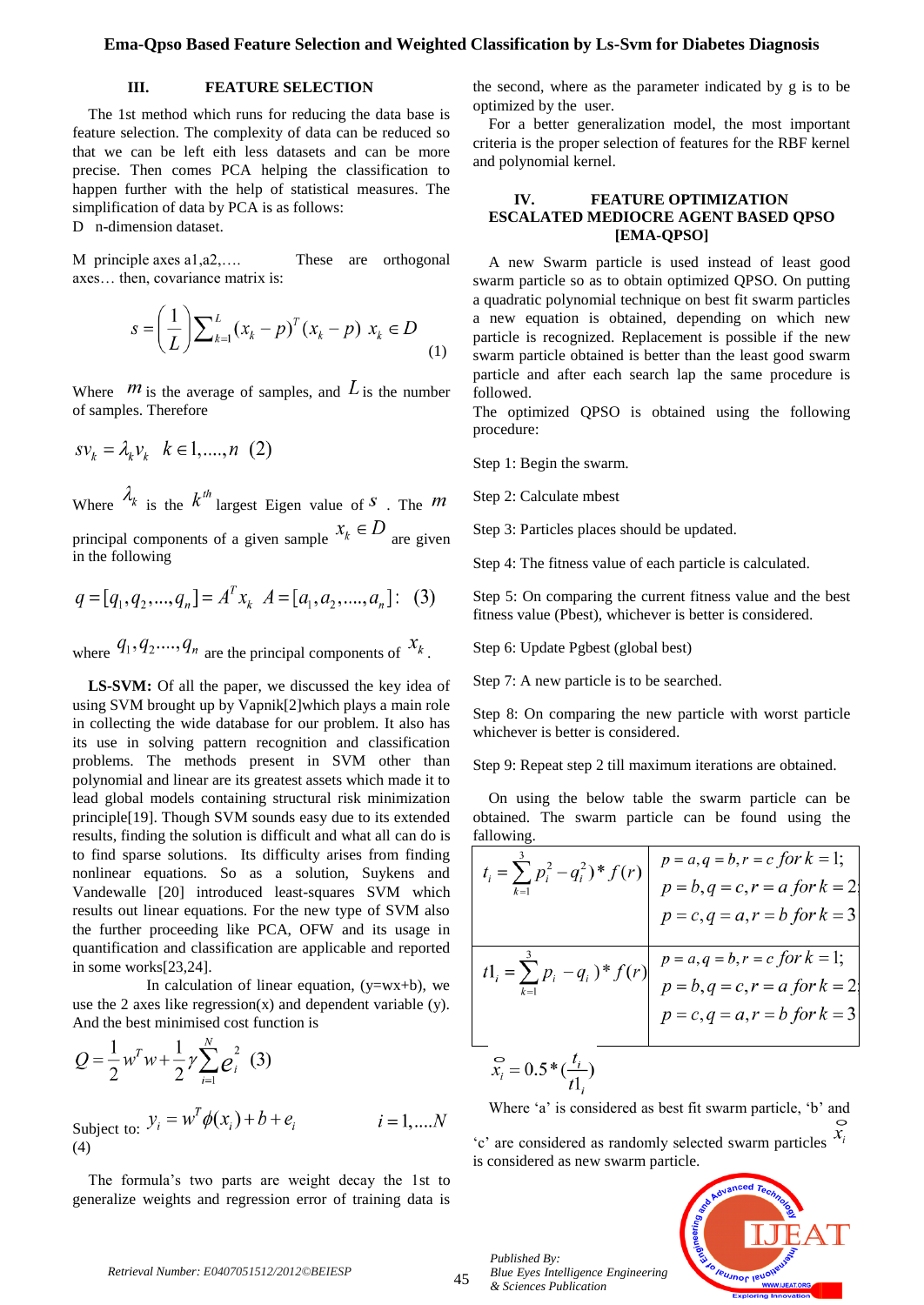**3.4.1 Dynamic Feature Weight Quantification Approach(DFWQ): Measuring weights using HITS algorithm**

## **3.4.1.1. Ranking Transactions with HITS**

A database of transactions can be depicted as a bipartite

graph without loss of information. Let  $D = \{T_1, T_2, ... T_m\}$ be a list of transactions and

 $I = \{i_1, i_2, \dots i_n\}$  be the corresponding set of items. Then, clearly D is equivalent to the bipartite graph  $G = (D, I, E)$ <sub>where</sub>



# **Fig1: The bipartite graph representation of a database (a) Database (b) Bipartite graph**

Example 1: Consider the database shown in Fig. 1a. It can be equivalently represented as a bipartite graph, as shown in Fig. 1b. The graph representation of the transaction database is inspiring. It gives us the idea of applying link-based ranking models to the evaluation of transactions. In this bipartite graph, the support of an item i is proportional to its degree, which shows again that the classical support does not consider the difference between transactions. However, it is crucial to have different weights for different transactions in order to reflect their different importance. The evaluation of item sets should be derived from these weights. Here comes the question of how to acquire weights in a database with only binary attributes. Intuitively, a good transaction, which is highly weighted, should contain many good items; at the same time, a good item should be contained by many good transactions. The reinforcing relationship of transactions and items is just like the relationship between hubs and authorities in the HITS model [3]. Regarding the transactions as "pure" hubs and the items as "pure" authorities, we can apply HITS to this bipartite graph. The following equations are used in iterations:

*auth*(*i*) = 
$$
\sum_{T:i \in T} hub(T)
$$
, *hub*(*T*) =  $\sum_{i:i \in T}auth(i)...(1)$ 

When the HITS model eventually converges, the hub weights of all transactions are obtained. These weights represent the potential of transactions to contain high-value items. A transaction with few items may still be a good hub if all component items are top ranked. Conversely, a transaction with many ordinary items may have a low hub weight.

The weight measurement described with an example below:

 $T1$ 



Graph1: example relation graph between feature F1 and transactions T1, T2

Let's consider an adjacency matrix of the graph(graph1) created from two transactions and one feature is

$$
A = \begin{bmatrix} (T1, T1) (T1, T2) (T1, F1) \\ (T2, T1) (T2, T2) (T2, F1) \\ (F1, T1) (F1, T2) (F1, F1) \end{bmatrix} \rightarrow \begin{bmatrix} 001 \\ 001 \\ 000 \end{bmatrix}
$$
  

$$
A' = \begin{bmatrix} 0 & 0 & 0 \\ 0 & 0 & 0 \\ 1 & 1 & 0 \end{bmatrix}
$$

transpose .

$$
u = \begin{bmatrix} 1 \\ 1 \\ 1 \end{bmatrix}
$$

.

Assume the initial hub weight vector is: We compute the authority weight vector by:

$$
v = At.u = \begin{bmatrix} 0 & 0 & 0 \\ 0 & 0 & 0 \\ 1 & 1 & 0 \end{bmatrix} \begin{bmatrix} 1 \\ 1 \\ 1 \end{bmatrix} = \begin{bmatrix} 0 \\ 0 \\ 2 \end{bmatrix}
$$

Then, the updated hub weight is:

$$
u = A \cdot v = \begin{bmatrix} 0 & 0 & 1 \\ 0 & 0 & 1 \\ 0 & 0 & 0 \end{bmatrix} \cdot \begin{bmatrix} 0 \\ 0 \\ 2 \end{bmatrix} = \begin{bmatrix} 2 \\ 2 \\ 0 \end{bmatrix}
$$

This already corresponds to our intuition that feature is the most authoritative, since as of the example it is the only one with incoming edges, and transactions T1 and T2 are equally important hubs.

## DFWQ-LSSVM

According to the Conventional LS-SVMs, the given function is performed by the equal contributions from all the characteristics. But, actually, the various characteristics play different roles with various weights. Thus, different contributions from different characteristics can be performed by using the theory proposed by Zhichao Wang [9].

Given,

*Published By:*

*& Sciences Publication* 

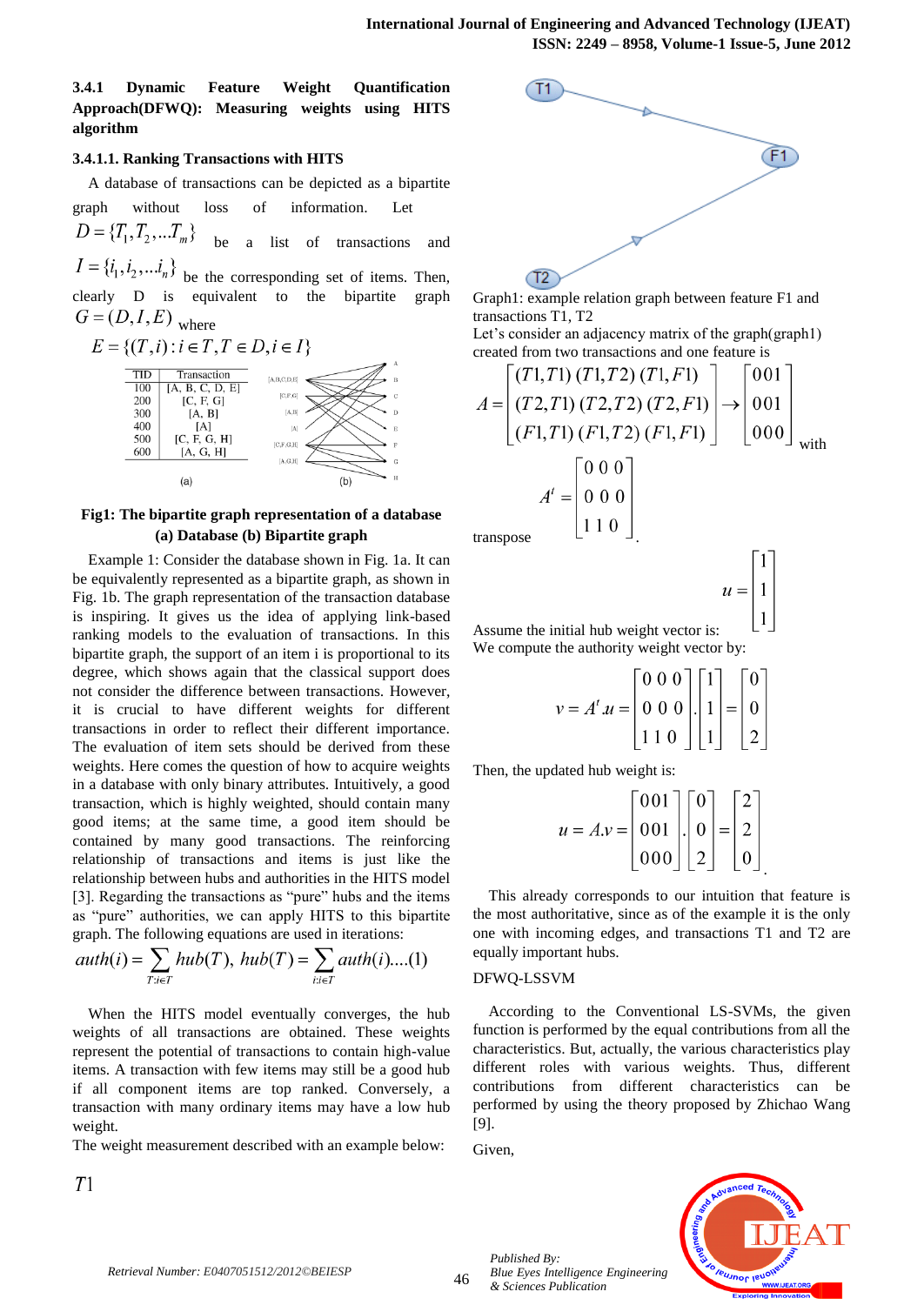${x_i, y_i}_{i=1}^N$ 

Represents coaching group and

 $\alpha \in R^d$ , where  $\alpha$  represents the weighted vector.

$$
\sum_{i=1}^{d} \alpha_i = 1, \qquad \alpha_i \ge 0 \qquad (8)
$$

Now, the equation (3) can be used to provide optimal solution to the problem (4), which is as follows:

$$
\min \frac{1}{2} ||w||^2
$$
  
s.t.  $y_i(w.diag(\alpha))$   
Where,

 $\mathbf{1}$ 

$$
diag(\alpha) = \begin{pmatrix} \alpha_1 & 0K & 0 \\ 0 & \alpha_2 K & 0 \\ K & K & K \\ 0 & 0K & \alpha_d \end{pmatrix}
$$

Substituting (8) and (9) into (5), yields the following new optimization problem:

$$
\min_{w,\xi} \frac{1}{2} ||w||^2 + C \sum_{i=1}^{N} \xi_i
$$
  
*sty<sub>i</sub>*(*w*.diag( $\alpha$ )*x<sub>i</sub>* + *b*)  $\ge 1 - \xi_i, \ge 0, i = 1, 2, \dots, n$   

$$
\sum_{i=1}^{d} \alpha_i = 1, \alpha_i \ge 0
$$

Thus, we can write the categorization decision method is:

$$
f(x) = sign(\sum_{i=1}^{N} L_i y_i K'(X_i, X_j) + b)
$$

 $K'(X_i, X_j)$  represents the weighted characteristic of the RBF kernel as

$$
K'(X_i, X_j) = \exp(-\gamma \sqrt{\sum_{k=1}^d \alpha_k (x_{ik} - x_{jk})^2})
$$

Intensified Tabu search (ITS) for characteristic selection

As we know, BDF chooses the characteristics based on the betterment of the recognition rate. After considering we came to know that BDF increases the count of support vectors according to the size of the problem [26]. This feature seems to be interesting in producing quick and better decision method, but it applies only if it is connected to the betterment in the recognition rate.

The support vectors and some more characteristics care mainly used to provide a quick and better SVM BDF. Due to this reason, in order to solve the conflict between the complexity and performance, Decision Function Quality (DFQ) criterion is used in association with regularization theory. Thus, SVM makes sure to coach right from the basic i.e. tiny dataset St', where it stands for the primary coaching group St. It will reduce the ambiguity related to the BDF. Even the primary set is also further optimized by using LBG algorithm based on certain assumptions. The basic assumption is to consider parameter k as a variable of problem in choosing model. It is so, because k may not be able to handle all kinds of prototypes generated by LBG algorithm during the process.

Hence, the value of k (i.e. the range of optimization), the characteristic subgroup β, the regularization constant C along with attributes of the kernel such as ( $\sigma$  with gaussian kernel) must be selected for every kernel method K using the model selection method. If we

consider  $\theta$  as a model,  $k_{\theta}$ ,  $\beta_{\theta}$ ,  $C_{\theta}$  and  $\sigma_{\theta}$  respectively will be the representatives of the attributes discussed so far. Moreover,  $q(\theta)$  represents the DFQ criterion for a model  $\theta$ (c.f. Section 3.1).

The Section 3.3 deals with the presumption of DFQ

criterion along with a learning set  $S_l$  showing  $q(\theta) \equiv$  SVM-DFO( $\theta$ ,  $S_l$ ) which is to be optimized for model  $\theta$ . The

optimizing  $\theta$  for q(θ) not being tractable, we decide to define a TS function for choosing a model with optimal intensification and diversification methodologies.

## **V. DECISION FUNCTION QUALITY(DFQ):**

 For smooth calculation of the equation, we need DFQ for the theta we have. It can be known by the recognition rate RR with the help of complexity CP of decision function hu. Here comes the  $q(\theta) = R_n(h_0) - C(h_0)$  $C(h)$ 

$$
R_R(n_\theta) - C_p(n_\theta)_{\text{be the DFQ[25].}}
$$

Here, the correct and accurate result from equation can be calculated by using smoothness term and fitting term in terms of recognition rate (RR).Cp indicates the smoothness term. The model complexity of a SVM BDF[25] is given by

$$
C_p(h_{\theta}) = C_{p1} \log_2(\eta s v) + C_{p2} \log_2(\cos t(\beta))
$$
 (5)

To discuss the parameters of the function, cp1 and cp2 are trade off between classification rate improvement and complexity reduction. Beta is a Boolean vector with n size of represented features. Ki is to represent cost for ith feature cost(beta) combined to the subset of selected features is:

$$
\sum_{\text{cost}(\beta)} \sum_{i} \beta_i k_i
$$
\n
$$
k_i = 1
$$
 is used for all features.

#### **Simplification Step:**

 Reducing training set size is the simplest way to reduce complexity of SVM. This LBG algorithm[25] is used to simplify the dataset . The simplification details are in the below table and can be used in the further discussion:



*Retrieval Number: E0407051512/2012©BEIESP*

*Published By:*

*& Sciences Publication*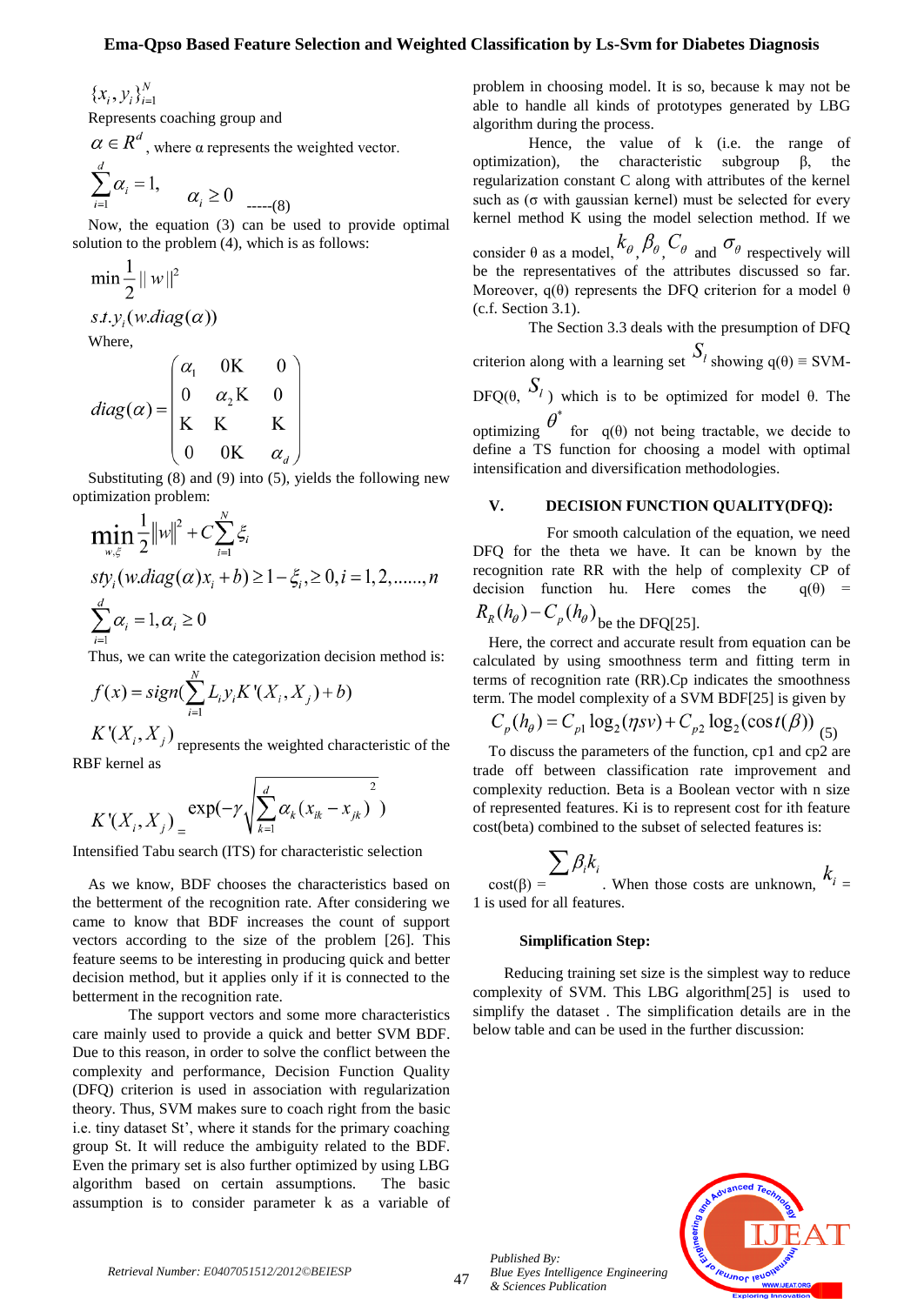# **Table 1: Synopsis of simplification step**

Simplification(S,k)  $S' \Leftarrow \emptyset$ FOR  $c \in \{-1, +1\}$  $T = \{x \mid (x, c) \in S\}$ IF  $2^{k}$  < IT| THEN T'  $\Leftarrow$  LBG(T, k) ELSE T' $\Leftarrow$  T  $S' \leftarrow S' \cup \{(x, c) \mid x \in T'\}$  ENDFOR RETURN S′

# **VI. DFQ ESTIMATION**

The Decision Function Quality (DFQ)[25] criterion of a particular model θ is calculated from a attained dataset Sl. we can observer the elocation of values from the details

given in the Table 3 .Let  $S_t$ ,  $S_v$  represents the datasets produced in a random split (Split function in synopsis SVM-

DFQ) with  $|S_t| = \frac{2}{3} S_t$ ,  $|S_v| = \frac{1}{3} S_t$ ,  $S_t$ ,  $S_v$  will be signify the databases utilized to train SVM (training dataset) and to identify rate consideration (validation dataset). This dissociation is important in order to overcome the risk of over fitting when empirical estimation is used. The SMO algorithm version of the Torch library [31] is used to realize SVM training step. When SVM training is per-formed with unbalanced class datasets, it is more suitable to use Balanced Error Rate (BER) instead of classical Error Rate for the estimation of recognition rate. Recognition rate formulation (noted  $R_R$ ) in Table 2 corresponds to BER

estimation where  $m_y$  represents the number of examples in<br>each class  $m_y$   $m_y$  correct  $m_y$ 

each class(y ∈ {+1,-1}) and  $m_y$  the number of examples correctly identified. . The kernel functions

utilized for training SVM are decided from a distance

$$
d_{\beta}: d_{\beta}(x_i, x_j) = \sqrt{\sum_{l=1}^n \beta_l (X_l^l - x_j^l)^2}
$$
   
Utilizing  $d_{\beta}$  in

the kernel function, the feature selection problem is embedded in the model selection problem. In the present

$$
K_{\beta}^G = \exp(\frac{-d_{\beta}^2}{\lambda^2})
$$

study Gaussian kernels  $\mathcal{A}_1$  are utilized.

**Table 2: Synopsis of DFQ calculating for a defined**  model  $\theta$ 

| $SVM-DFQ(\theta,Sl)$                                                                                                                                                     |
|--------------------------------------------------------------------------------------------------------------------------------------------------------------------------|
| $(S_t, S_v) \in Split(S_t)$                                                                                                                                              |
| $S_t \leftarrow$ Simplification( $S_t, K_{\theta}$ )                                                                                                                     |
| $h_{\theta}$ $\Leftarrow$ Training SVM( $S_t, k_{\beta\theta}, c_{\theta}, \sigma_{\theta}$ )                                                                            |
| $\left( \begin{array}{ccc} m_{-1}^{correct} & m_{+1}^{correct} \end{array} \right) \Leftarrow$ Testing BDF( $h_{\theta_{1}}$ , $S_{\nu_{1}}$ )                           |
| $\frac{m_{-1}^{correct}}{m_{+1}^{correct}}$<br>$R_R \leftarrow \frac{1}{2_{m-1}} \frac{1}{2_{m+1}} \frac{c_p}{c_p} \leftarrow \text{Complexity}(\frac{h_{\theta}}{c_p})$ |
| $q(\theta) \Leftarrow \begin{bmatrix} R_R & c_p \end{bmatrix}$                                                                                                           |

## **VII. PROPOSED METHOD OF WEIGHTED CLASSIFICATION BY LSSVM**

 This part explains the desired method (DFWQ-EMAQPSO-LSSVM) for the identifying of diabetes diseases (see figure2). Especially the system works in three stages automatically

1. PCA is applied for feature reduction

2. Best feature weights are estimated using DFWQ

3. EMA-QPSO is employed for finding the optimal values for C and  $\ell$ 

At first, PCA method is used to identify four features from diabetes dataset. Thus, in feature choosing stage, only large principal components will be utilized. Then, the OFW-LSSVM is used to classify patients, the feature weights which are received by OFW and at last , the MCS algorithm

is used to detect the best value for C and  $\gamma$  parameters of OFW-LSSVM. The description of training procedure is :

- Set up parameters of EMA-QPSO and initialize the population of  $n$  nests (Algorithm 1)
- Compute the corresponding fitness function classified

formulated by *total* (total denotes the number of training samples, and classified denotes the number of correct classified samples) for each particle.

• 3. Find the best solution using EMA-QPSO



*Published By:*

*& Sciences Publication*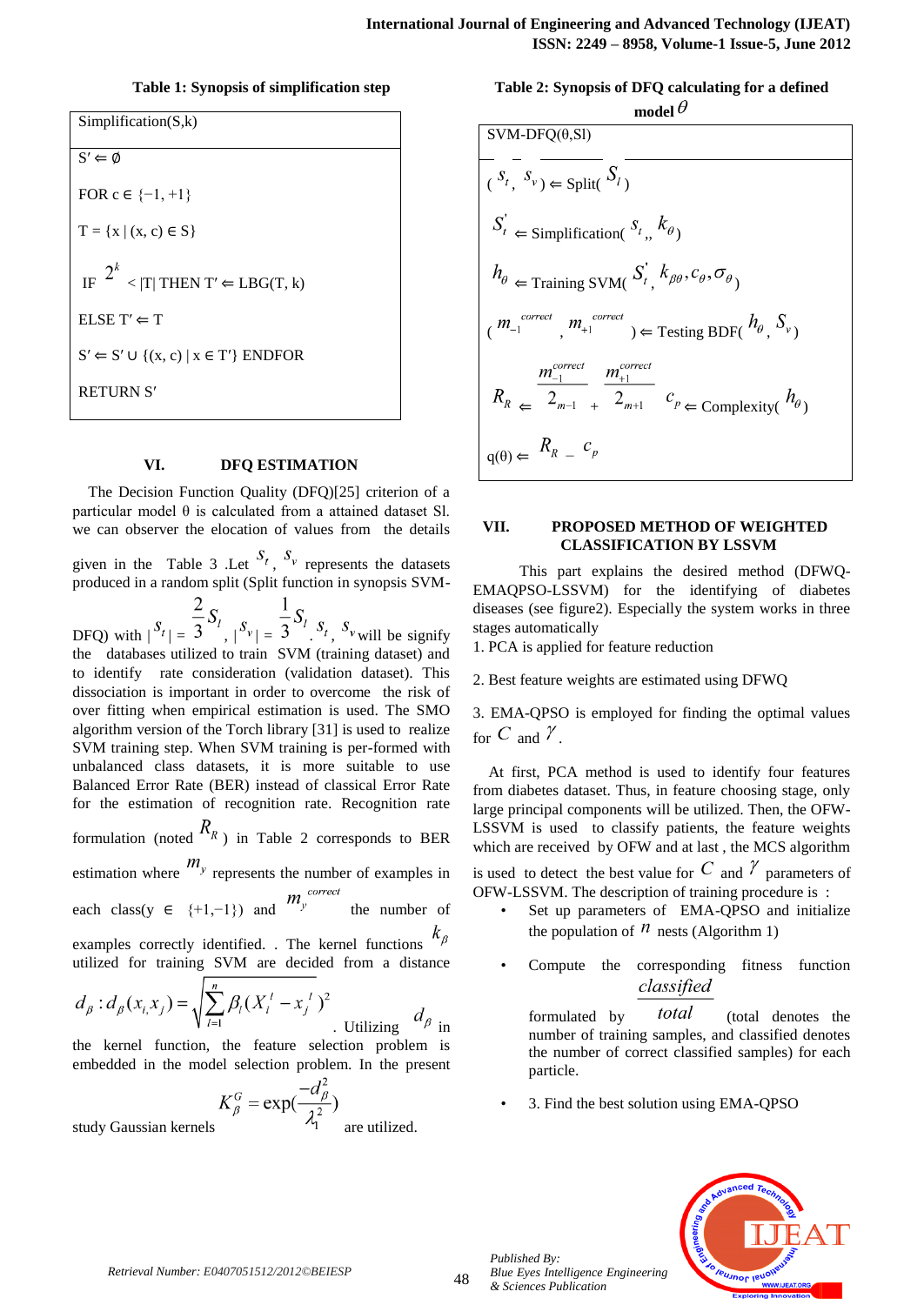

**Figure 2: Flowchart of the LSSVM supported by DFWQ-EMAQPSO**

# **VIII. EXPERIMENTAL RESULTS**

 The proposed model was compared with other popular models like LS-SVM, PCA-LS-SVM, PCA-MI-LS-SVM, MI-CS-SVM, PCA-PSO-LS-SVM classifiers and our earlier model OFW-ITS-LSSVM [34]. We utilized fold cross validation develop the holdout method. The data set was divided into  $k$  subsets, and the holdout method was iterated  $k$  times. Every time, one of the  $k$  subsets is utilized as the test set and rest are put together to form a training set. Then the average error across all  $k$  trials is computed (Polat and Günes, 2007). This method was used as 10 -fold cross validation in our experiments. we considered the related parameters of PSO in PCA-PSO-LS-SVM classifier as follows: swarm size was set to 50 ; the parameters C and  $\gamma$  were arbitrary taken from the intervals  $[10^{-3}, 200]$  and  $[10^{-3}, 2]$ <sub>, respectively.</sub>

 The inertia weight was 0.9, acceleration constants  $C_1$  and  $C_2$  was fixed to 2, and maximum number of redundancy was fixed to 70. Classification results of classifiers were shown in a confusion matrix. Like displayed in table 4, each cell has the raw number of examples categories to correspond integration of real system results. **Table 4: Confusion matrix**

| Output/desired   | Non-diabetic | Diabetic | Method     |
|------------------|--------------|----------|------------|
| Non-diabetics    | 44           | 6        | LS-SVM     |
| <b>Diabetics</b> | ۱1           | 17       |            |
| Non-diabetics    | 45           | 5        | PCA-LS-    |
| <b>Diabetics</b> | 9            | 19       | <b>SVM</b> |
| Non-diabetics    | 44           | 6        | PCA-MI-    |
| <b>Diabetics</b> |              | 24       | LS-SVM     |
| Non-diabetics    | 45           | 5        | PCA-       |
| <b>Diabetics</b> |              | 24       | PSO-LS-    |

|                  |    |    | <b>SVM</b> |
|------------------|----|----|------------|
| Non-diabetics    | 48 | 2  | MI-MCS-    |
| <b>Diabetics</b> | 3  | 25 | <b>SVM</b> |
| Non-diabetics    | 49 |    | OFW-       |
| <b>Diabetics</b> |    | 27 | ITS-LS-    |
|                  |    |    | <b>SVM</b> |
| Non-diabetics    | 50 | 0  | LS-SVM     |
| <b>Diabetics</b> |    | 27 | with       |
|                  |    |    | DFWQ-      |
|                  |    |    | EMA-       |
|                  |    |    | QPSO       |

Thus the frequency of disease and a patient is misclassified. Furthermore, Table 5 displays the categories accuracies of OFW-ITS-LSSVM. The present model gets the correct categories accuracy of 95.78% among classifiers on the test set. Determining the test performance of the classifiers is done by addition of specificity and sensitivity that are classified as : Specificity: number of true negative decisions / number of real negative case sensitivity: number of true positive decisions / number of real positive cases.

A true positive decision happens only if the positive expectation of the network mingles with a positive expectation of the physician. A true negative decision happens if the two i.e. network and the physician advice negative expectation.

# **Table 5: The values of the statistical parameters of the classifiers**

| Methods      | Sensitivity | Specificity | Classification |
|--------------|-------------|-------------|----------------|
|              | $(\%)$      | $(\%)$      | accuracy       |
| <b>LSSVM</b> | 73.91       | 80          | 78.21          |
| [32]         |             |             |                |
| <b>LSSVM</b> | 79.16       | 83.33       | 82.05          |
| with PCA     |             |             |                |
| $[33]$       |             |             |                |
| <b>LSSVM</b> | 80          | 91.66       | 87.17          |
| MI<br>with   |             |             |                |
| and          |             |             |                |
| PCA[2]       |             |             |                |
| <b>LSSVM</b> | 82.75       | 91.83       | 88.46          |
| with PCA     |             |             |                |
| and $PSO[2]$ |             |             |                |
| SVM with     | 92.59       | 94.11       | 93.58          |
| IM<br>PCA.   |             |             |                |
| and          |             |             |                |
| MCS[2]       |             |             |                |
| OFW-ITS-     | 94.96       | 97.76       | 95.78          |
| LSSVM        |             |             |                |

**As per the Table 6**, it is observed that utilizing the LSSVM classifier with OFW and ITS, it is easy to get the correct classification accuracy compared to other methods.. Hence It is apt to say that this method gives a high rate of accuracy in identifying of Diabetes disease. The method can also combined with software to help the physicians to take final decision confidently.



*Published By:*

*& Sciences Publication*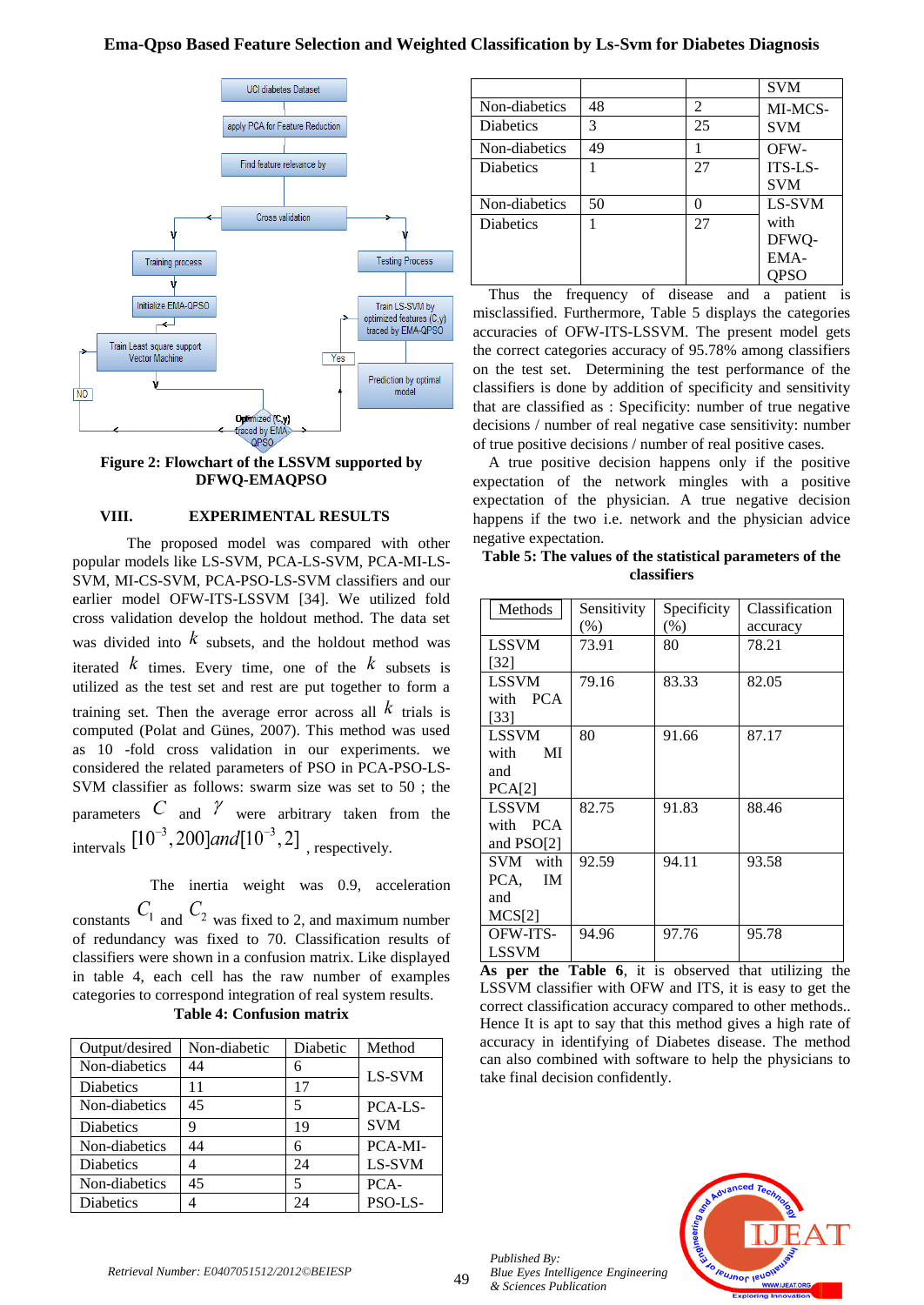| Table 6: Classification accuracy: comparing DFWQ- |
|---------------------------------------------------|
| EMAOPSO- LSSVM with OFW-ITS-LSSVM and other       |
| methods from literature                           |

| Method                   | Classification    |
|--------------------------|-------------------|
|                          | accuracy          |
| QDA                      | 59.5              |
| $C4.5$ rules             | 67                |
| <b>RBF</b>               | 68.23             |
| $\overline{C4.5(5xCV)}$  | 72                |
| <b>Bayes</b>             | $\overline{72.2}$ |
| Kohonen                  | 72.8              |
| <b>ASR</b>               | 74.3              |
| <b>DB-CART</b>           | 74.4              |
| Naïve Bayes              | 74.5              |
| <b>CART DT</b>           | 74.7              |
| <b>BP</b>                | 75.2              |
| <b>SNB</b>               | 75.4              |
| NB                       | 75.5              |
| kNN                      | $\overline{75.5}$ |
| <b>MML</b>               | $\overline{75.5}$ |
| <b>RBF</b>               | 75.7              |
| LVQ                      | 75.8              |
| Semi-Naïve Bayes (5xCV)  | 76                |
| $MLP + BP$               | 76.4              |
| <b>FDA</b>               | $\overline{76.5}$ |
| $\overline{ASI}$         | $\frac{76.6}{ }$  |
| <b>SMART</b>             | 76.8              |
| GTO DT (5xCV)            | 76.8              |
| <b>BFGS</b> quasi Newton | 77.08             |
| LM                       | 77.08             |
| <b>LDA</b>               | 77.5              |
| GD                       | 77.6              |
| SVM (5xCV)               | 77.6              |
| <b>GDA-LS-SVM</b>        | 79.16             |
| <b>GRNN</b>              | 80.21             |
| LDA-MWSVM                | 89.74             |
| MI-MCS-SVM               | 93.58             |
| OFW-ITS-LSSVM            | 95.78             |
| DFWQ-EMAQPSO-LSSVM       | 96.1              |

From figure 3, 4, 5 and 6, it is clearly evident that the DFWQ-EMAQPSO-LSSVM model is efficient than our earlier model OFW-ITS-LSSVM [34] in memory usage execution time and scalability.

## **IX. CONCLUSIONS**

Over all the work propose a new automatic method to diagnose Diabetes disease depend on dynamic Feature Weight quantization based Vector Machines and Escalated Mediocre Agent based QPSO. For discarding the other features, Principal Component Analysis was utilized. Later Mutual Information was used to the chose features to weight them depend on their related task of classification. Outcome proves that it devises the accuracy of the method.

And also evident that proposed EMA-QPSO is scalable when compared to intensified tabu search [34] that we proposed in our earlier model. This proposed model also featured a new technique called Dynamic Feature Weights Quantization that helps measure the feature weights without prior ontology. The outcome has proved that the present model is faster and significantly more reliable than OFW- ITS-LSSVM [34] and other models.. The method can also combine with software to help the physicians to take final decision confidently in order to diagnose Diabetic disease.



# **Figure 3: Bar chart representation of comparing DFWQ-EMAQPSO-LSSVM with OFW-ITS-LSSVM and other methods from literature**



**Figure 4: Line chart representation of the execution time comparison**



# **Figure 5: Line chart Representation of the Memory usage comparison**



*Retrieval Number: E0407051512/2012©BEIESP*

*Published By:*

*& Sciences Publication*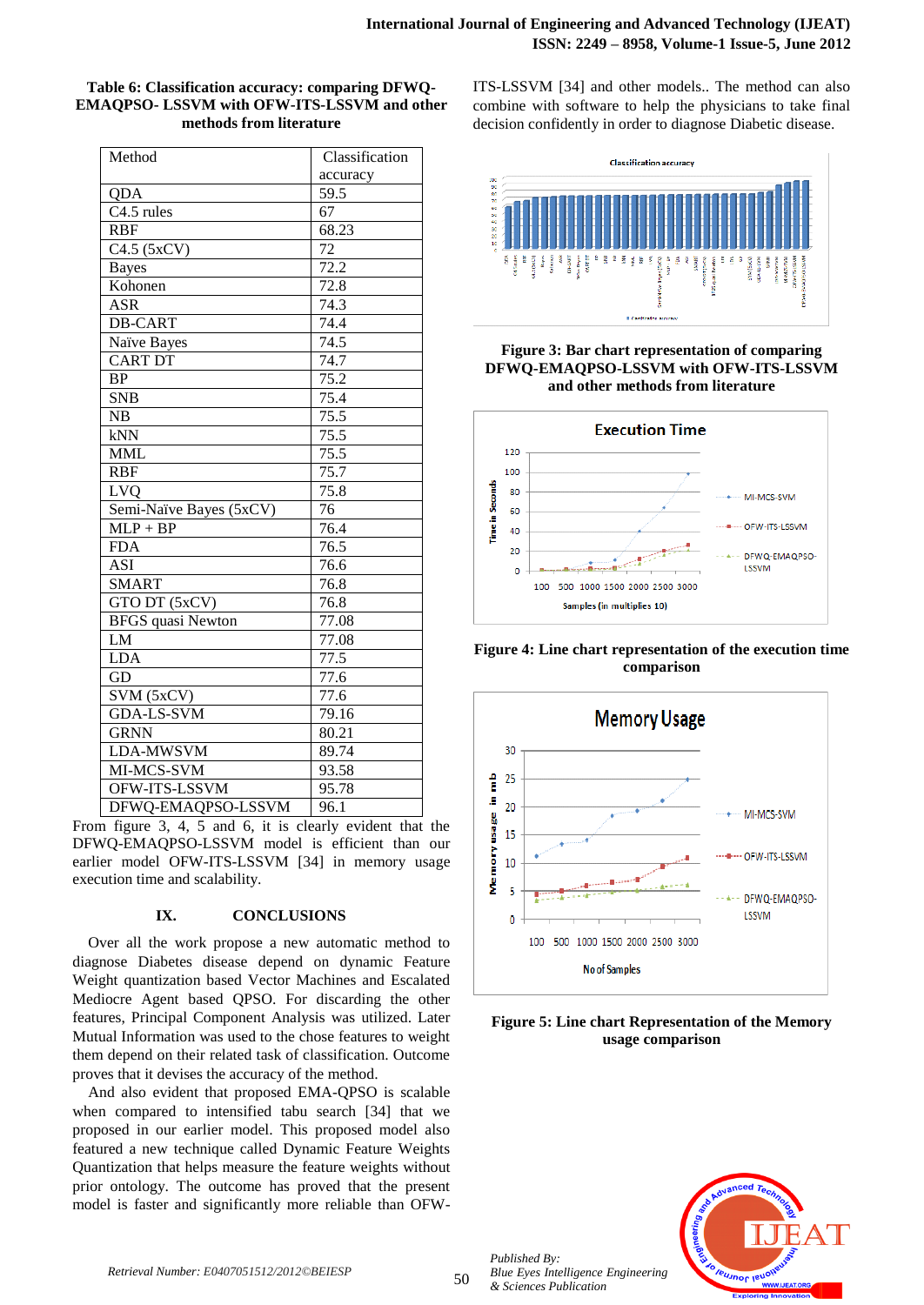

**Figure 6: Line chart representation of the scalability comparison**

## **REFERENCES**

- 1. Polat, K., Güneş, S., 2007. An expert system approach based on principal component analysis and adaptive neuro-fuzzy inference system to diagnosis of diabetes disease. Digital Signal Processing 17, 702-710.
- 2. Vapnik, V., 1995. The Nature of Statistical Learning Theory, New York.
- 3. Çalişir, D., Doğantekin, E., 2011. An automatic diabetes diagnosis system based on LDA-Wavelet Support Vector
- 4. Übeyli, E.D., 2007. Comparison of different classification algorithms in clinical decision-making. Expert Systems 24, 17-31.
- 5. Acır, N., Özdamar, Ö., Güzeliş, C., 2006. Automatic classification of auditory brainstem responses using SVM-based feature selection algorithm for threshold detection. Engineering Applications of Artificial Intelligence 19, 209-218
- 6. Lin, M., Oki, T., Holloway, T., Streets, D.G., Bengtsson, M., Kanae, S., 2008. Long-range transport of acidifying substances in East Asia—Part I: model evaluation and sensitivity studies. Atmospheric Environment, in press, doi:10.1016/j.atmosenv.2008.04.008
- 7. Valentini, G., Muselli, M., Ruffino, F., 2004. Cancer recognition with bagged ensembles of support vector machines. Neurocomputing 56, 461-466.
- 8. Zhang, Y.L., Guo, N., Du, H., Li, W.H., 2005. Automated defect recognition of C- SAM images in IC packaging using Support Vector Machines. The International Journal of Advanced Manufacturing Technology 25, 1191-1196.
- 9. Lei Zhang, Zhichao Wang "Ontology-based clustering algorithm with feature weights",2010Journal of Computational Information Systems 6:9 (2010) 2959-2966.
- 10. Karabatak, M., Ince, M.C., 2009. An expert system for detection of breast cancer based on association rules and neural network. Expert Systems with Applications 36, 3465-3469.
- 11. Mehmet Fatih, A., 2009. Support vector machines combined with feature selection for breast cancer diagnosis. Expert Systems with Applications 36, 3240-3247.
- 12. Polat, K., Güneş, S., Arslan, A., 2008. A cascade learning system for classification of diabetes disease: Generalized Discriminant Analysis and Least Square Support Vector Machine. Expert Systems with Applications 34, 482-487.
- 13. Pardo, M., Sberveglieri, G., 2005. Classification of electronic nose data with support vector machines. Sensors and Actuators B: Chemical 107, 730-737.
- 14. Fred Glover, Tabu search fundamentals and uses, [http://leeds](http://leeds-faculty.colorado.edu/glover/TS%20-%20Fundamentals%26)[faculty.colorado.edu/glover/TS%20-%20Fundamentals&U](http://leeds-faculty.colorado.edu/glover/TS%20-%20Fundamentals%26)ses.pdf, 1995
- 15. Xing, H.-j., Ha, M.-h., Hu, B.-g., Tian, D.-z., 2009. Linear featureweighted support vector machine. Fuzzy Information and Engineering 1, 289-305.
- 16. Asuncion, A., Newman, D. J. (2007) Pima Indians Diabetes Data Set,<br>UCI Machine Learning Repository, Repository, http://archive.ics.uci.edu/ml/datasets/Pima+Indians+Diabets, Irvine, CA: University of California, School of Information and Computer **Science**
- 17. Cios, K. J., Pedrycz, W., Swiniarski, R.W., Kurgan, L. A. (2007) Data Mining: A Knowledge Discovery Approach, New York: Springer.
- 18. Vapnik, V.; Statistical Learning Theory, John Wiley: New York, 1998.
- 19. Sun J, Xu W, Feng B, A Global Search Strategy of Quantum-Behaved Particle Swarm Optimization. In Proc. of the 2004 IEEE Conf. on Cybernetics and Intelligent Systems, Singapore: 291 – 294, 2004.
- 20. Suykens, J. A. K.; Vandewalle, J.; Neural Process. Lett. 1999, 9, 293.
- 21. Suykens, J. A. K.; van Gestel, T.; de Brabanter, J.; de Moor, B.; Vandewalle, J.; Least-Squares Support Vector Machines, World Scientifics: Singapore, 2002.
- 22. Zou, T.; Dou, Y.; Mi, H.; Zou, J.; Ren, Y.; Anal. Biochem. 2006, 355, 1.
- 23. Ke, Y.; Yiyu, C.; Chinese J. Anal. Chem. 2006, 34, 561.
- 24. Niazi, A.; Ghasemi, J.; Yazdanipour, A.; Spectrochim. Acta Part A 2007, 68, 523.
- 25. Varewyck, M.; Martens, J.-P.; , "A Practical Approach to Model Selection for Support Vector Machines With a Gaussian Kernel," Systems, Man, and Cybernetics, Part B: Cybernetics, IEEE Transactions on , vol.41, no.2, pp.330-340, April 2011 doi: 10.1109/TSMCB.2010.2053026
- 26. I. Steinwart. Sparseness of support vector machines some asymptotically sharp bounds. In NIPS, pages 169–184, 2004.
- 27. A. Tikhonov and V. Arsenin. Solution of Ill-posed Problems. Winston & Sons, 1977.
- 28. A. Tikhonov and V. Arsenin. Solution of Ill-posed Problems. Winston & Sons, 1977.
- 29. A. Tikhonov and V. Arsenin. Ill-Posed Pproblems: Theory and Applications. Kluwer Academic Publishers, 1994.
- 30. F. Glover and M. Laguna. Tabu search. Kluwer Academic Publishers, 1997.
- 31. R. Collobert and S. Bengio. SVMTorch: Support vector machines for large-scale regression problems. In Journal of Machine Learning Research, volume 1, pages 143–160, 2001.
- 32. Least Squares Support Vector Machines for Classification and nonlinear modelling PASE 2000 (2000) by J. A. K. Suykens posted to classification lssvm pattern\_recognition regression svm by Borelli on 2006-01-18
- 33. Davar Giveki, Hamid Salimi, GholamReza Bahmanyar, Younes Khademian, Automatic Detection of Diabetes Diagnosis using Feature Weighted Support Vector Machines based on Mutual Information and Modified Cuckoo Search, arXiv:1201.2173v1, ARXIV, 01/2012
- 34. Fawzi Elias Bekri, Dr. A. Govardhan "OFW-ITS-LSSVM: Weighted Classification by LS-SVM for Diabetes diagnosis", (IJACSA) International Journal of Advanced Computer Science and Applications, Vol. 3, No. 3, 2012

## **AUTHORS PROFILE**



*Published By:*

*& Sciences Publication* 

*Blue Eyes Intelligence Engineering* 

**Fawzi Elias Bekri** He studied B.Sc IT and M.Sc IT at sikkim manipal University, Manglore. He did his M.Phil at JNTU, Hyderabad. Now he is doing Ph.D at Jawaharlal Nehru Technological University (JNTU), Hyderabad, A. P., India. His areas of interest include Data mining, KDD in healthcare sector, Software Engineering, Databases

and Object Oriented Technologies.